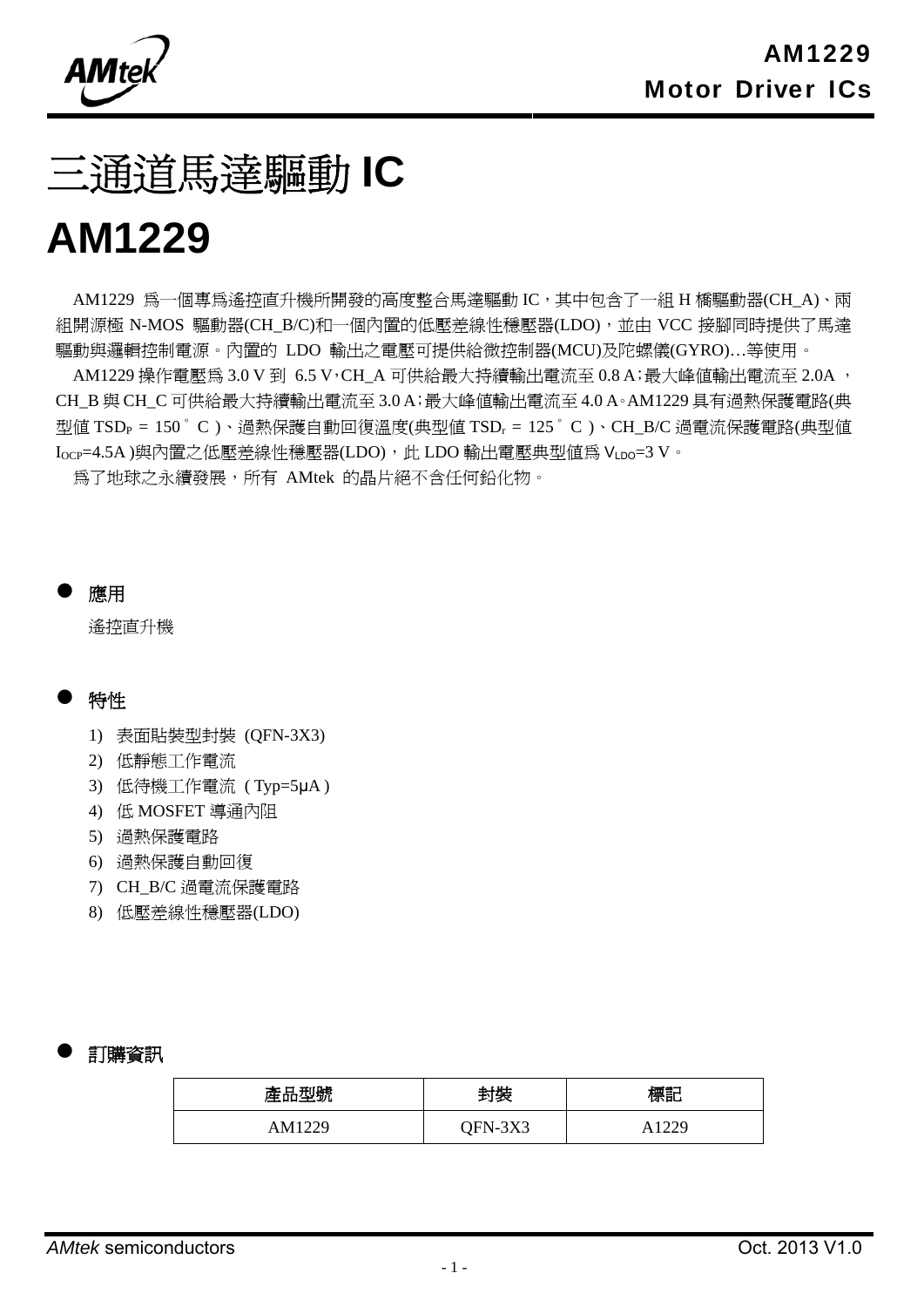

#### 絕對最大額定值 **(TA=25**℃**)**

| 參數                   | 符號                           | 値            | 單位 |
|----------------------|------------------------------|--------------|----|
| 最大電源輸入電壓             | $V_{\rm CC}$                 | 8.0          | V  |
| 最大持續輸出電流 (CH_A)      | locont                       | 0.8          | А  |
| 最大峰值輸出電流 (CH_A)      | Iomax                        | 2.0          | А  |
| 最大持續輸出電流 (CH_B&CH_C) | locont                       | 3.0          | А  |
| 最大峰值輸出電流 (CH_B&CH_C) | Iomax                        | 4.0          | А  |
| 工作溫度範圍               | ${\mathsf T}_{\textsf{opr}}$ | $-40 - +125$ | ℃  |
| 儲存溫度                 | $\mathsf{T}_{\text{stg}}$    | $-40 - +150$ | ℃  |

## 建議工作條件 **(TA=25**℃**)**

(設定電源電壓需考慮可行的功耗)

| 參數          | 符號               | 最小     | 典型 | 最大        | 單位  |
|-------------|------------------|--------|----|-----------|-----|
| 工作電源電壓範圍    | <b>VCC</b>       | 3.0    |    | 6.5       | v   |
| 輸入訊號電壓      | <b>VIN</b>       | $-0.3$ |    | $Vcc+0.3$ | V   |
| 輸出電流 CH_A   | $I_{\text{OUT}}$ | 0      |    | 0.8       | Α   |
| 輸出電流 CH_B/C | I <sub>OUT</sub> | 0      |    | 3.0       | A   |
| PWM 輸入頻率    | f <sub>PWM</sub> | 0.02   |    | 65        | kHz |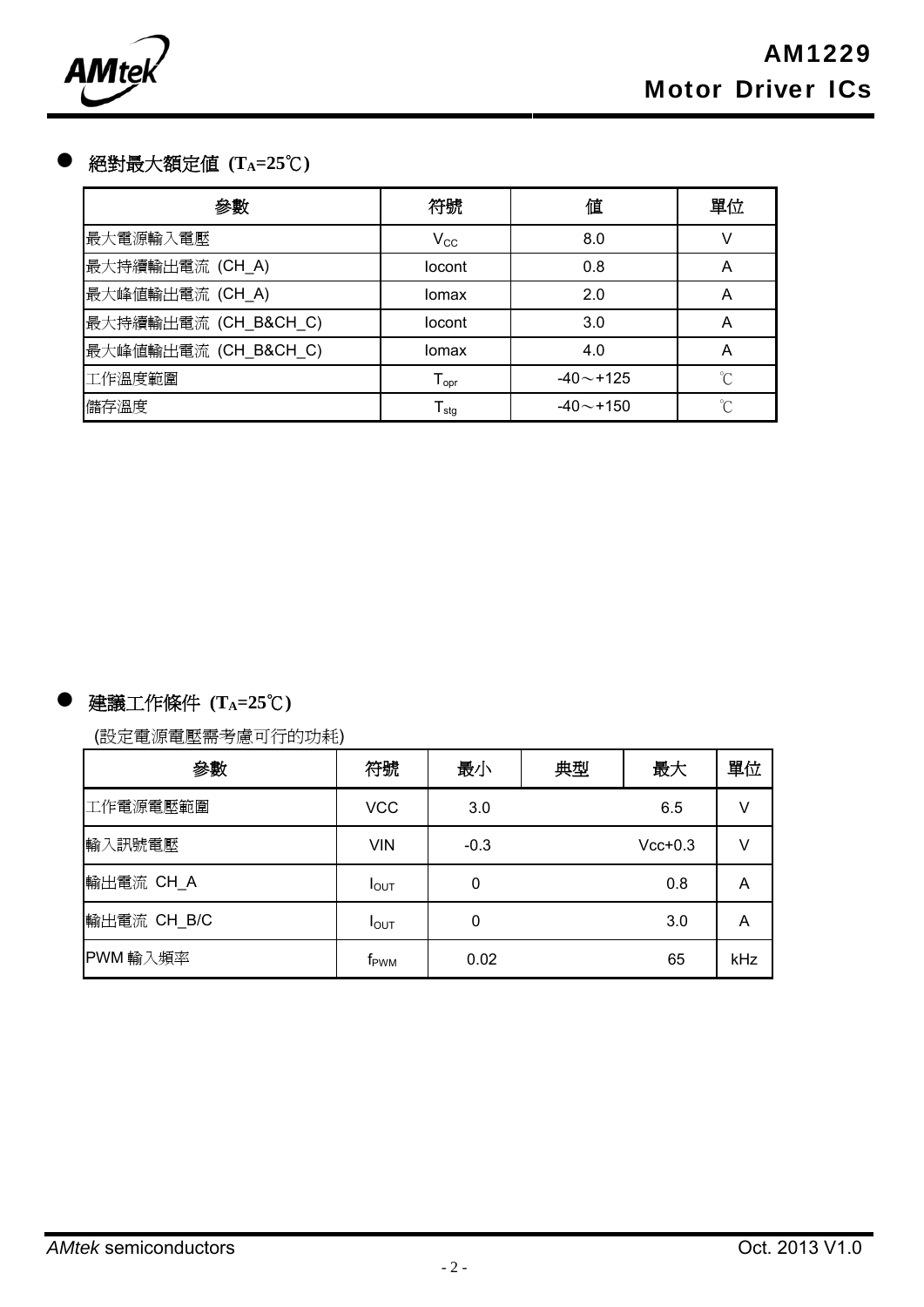

## 電子特性參數値(TA = 25℃,Vcc=5V 除非另有規定 )

| 參數         | 符號                          | 値           |      | 單位           | 條件                |                                                                |  |  |
|------------|-----------------------------|-------------|------|--------------|-------------------|----------------------------------------------------------------|--|--|
|            |                             | 最小          | 典型   | 最大           |                   |                                                                |  |  |
| 電源参數       |                             |             |      |              |                   |                                                                |  |  |
| VCC 靜態電流   | $I_{\rm CC}$                |             | 25   |              | μA                | 輸入信號 IN_A1/A2= L/H or<br>H/L or H/H, LDO 無負載,<br>OUT_A1/A2 無負載 |  |  |
| VCC 待機電流   | $I_{\text{STB}}$            |             | 5    | 10           | μA                | 輸入信號 IN_A1/A2= L/L,<br>LDO 無負載, OUT_A1/A2 無<br>負載              |  |  |
| 邏輯輸入參數     |                             |             |      |              |                   |                                                                |  |  |
| 輸入高準位電壓    | <b>V</b> <sub>PWMH</sub>    | 2.5         |      | $V_{\rm CC}$ | V                 |                                                                |  |  |
| 輸入低準位電壓    | <b>V</b> <sub>PWML</sub>    | $\mathbf 0$ |      | 0.7          | V                 |                                                                |  |  |
| 輸入高準位電流    | <b>I</b> <sub>PWMH</sub>    |             | 30   |              | μA                | $V_{\text{CC}} = 5 \text{ V}$ , $V_{\text{IN}} = 3 \text{ V}$  |  |  |
| 輸入頻率       | F <sub>PWM</sub>            | 0.02        |      | 65           | kHz               |                                                                |  |  |
| 輸入下拉電阻     | $R_{\text{IPD}}$            |             | 100  |              | $k\Omega$         |                                                                |  |  |
| MOSFETs 參數 |                             |             |      |              |                   |                                                                |  |  |
| CH_A 導通內阻  | $R_{ds(on)}$                |             | 0.72 |              | Ω                 | $Iload = 200mA$<br>HS+LS FET 導通內阻總和                            |  |  |
| CH_B 導通內阻  | $R_{ds(on)}$                |             | 0.12 |              | Ω                 | $Iload = 600mA$<br>N-MOSFET 導通內阻                               |  |  |
| CH_C 導通內阻  | $R_{ds(on)}$                |             | 0.12 |              | Ω                 | $Iload = 600mA$<br>N-MOSFET 導通內阻                               |  |  |
| 過熱溫度保護參數   |                             |             |      |              |                   |                                                                |  |  |
| 過熱關閉保護溫度   | TSD <sub>p</sub>            |             | 150  |              | $\mathrm{C}$      |                                                                |  |  |
| 回復工作溫度     | TSD <sub>r</sub>            |             | 125  |              | $^\circ\!{\rm C}$ |                                                                |  |  |
| LDO 參數     |                             |             |      |              |                   |                                                                |  |  |
| LDO 輸出電壓   | V <sub>LDO</sub>            | 2.76        | 3    | 3.3          | $\sf V$           | $I_{Load} = 40mA$                                              |  |  |
| 輸出負載效應     | $\triangle$ V <sub>RL</sub> |             |      | 25           | mV                | $I_{Load} = 40mA$                                              |  |  |
| 電源影響       | $\triangle V_{VCC}$         |             |      | 50           | mV                | $(V_{CC} = 3.5v - 7.5v), I_{Load} = 40mA$                      |  |  |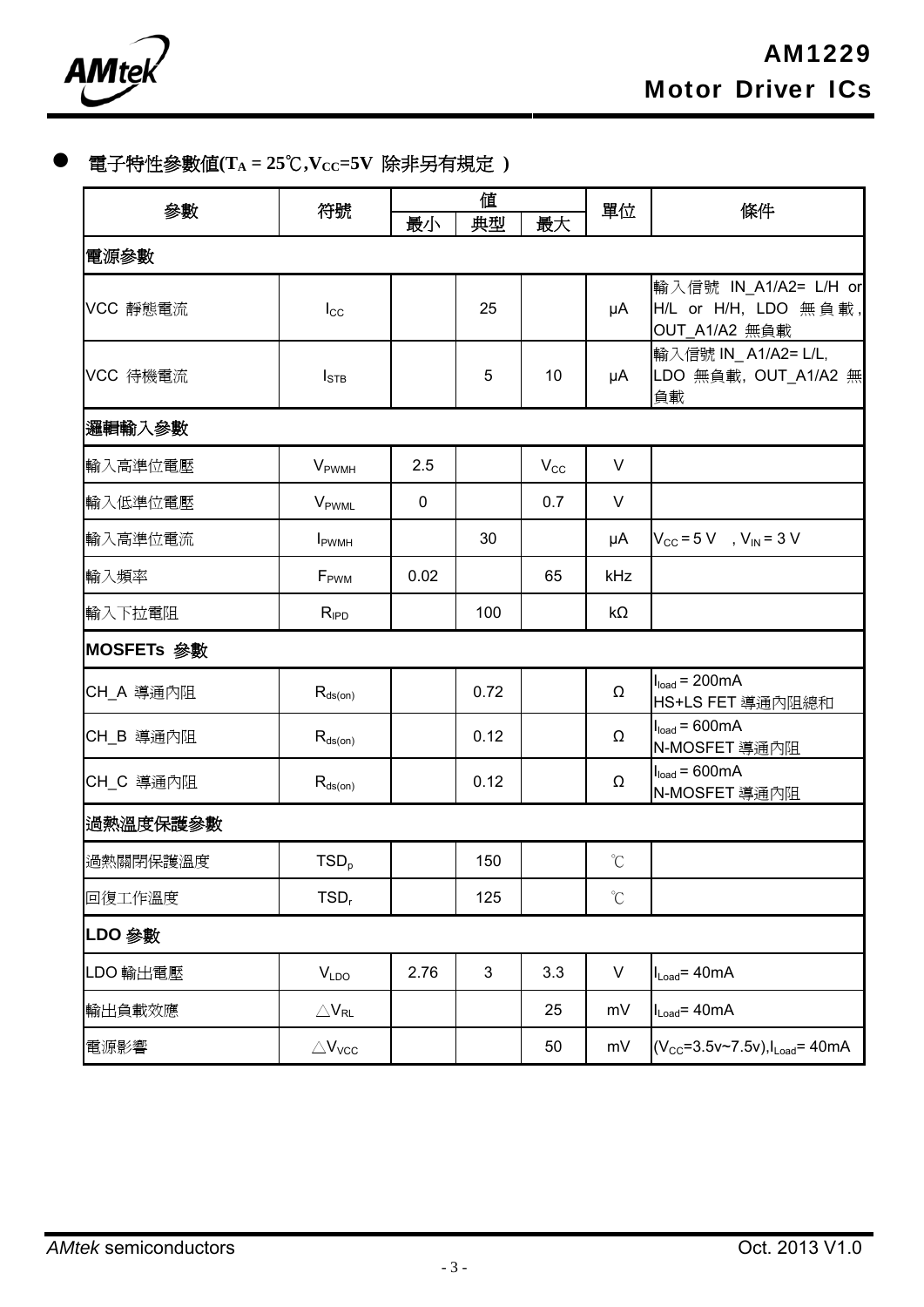

功能框圖

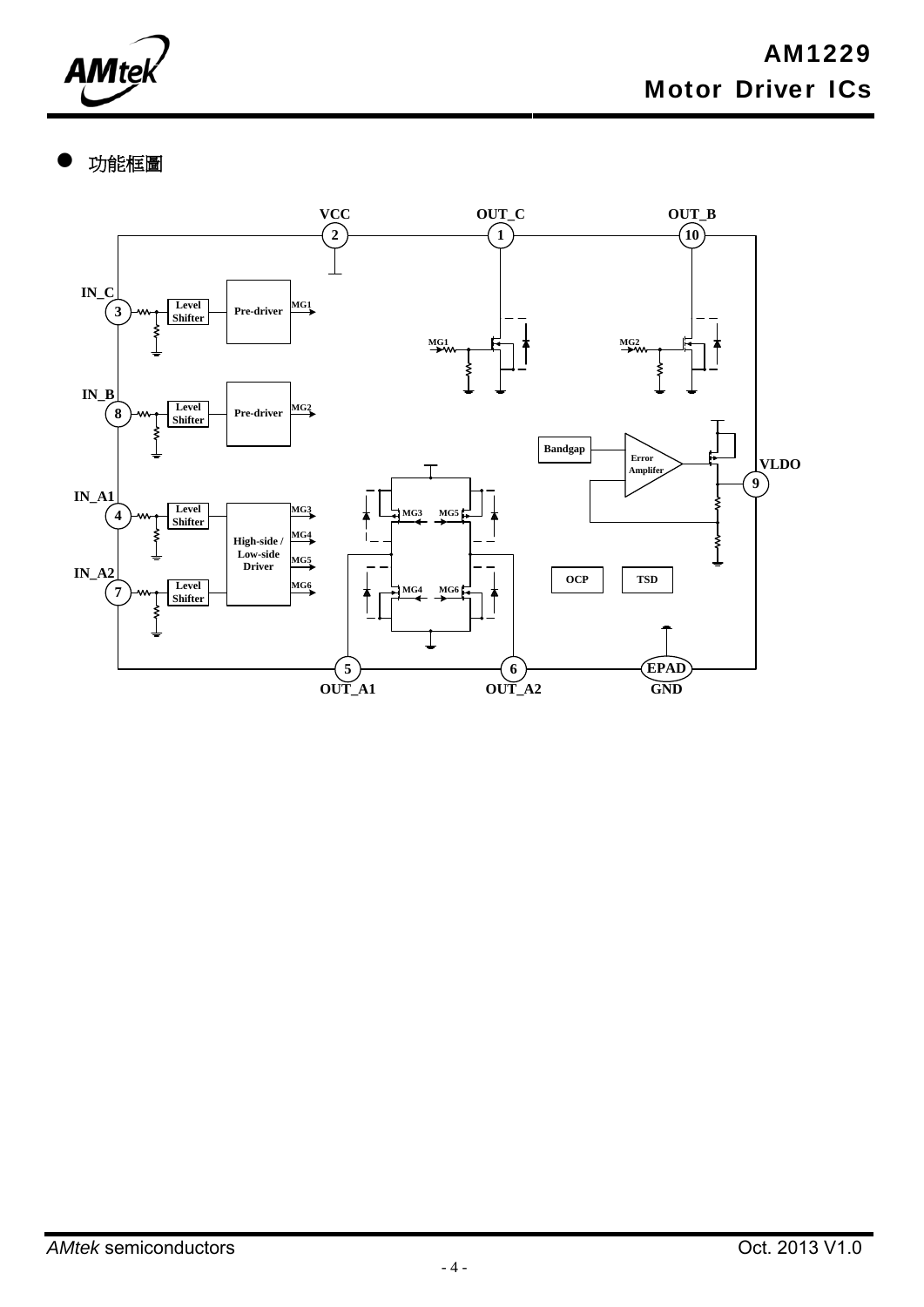**AMtek** 

## 引腳配置



## 引腳定義

| 編號             | 名稱                | 輸入出                      | 功能敘述        |
|----------------|-------------------|--------------------------|-------------|
| $\mathbf{1}$   | OUT_C             | $\Omega$                 | CH_C 輸出端    |
| $\overline{2}$ | <b>VCC</b>        | $\overline{\phantom{a}}$ | 電源輸入        |
| 3              | $IN_C$            | I                        | CH_C 信號輸入   |
| $\overline{4}$ | $IN_A1$           | I                        | CH_A 正轉信號輸入 |
| 5              | OUT_A1            | $\Omega$                 | CH_A 輸出正端   |
| 6              | OUT_A2            | $\Omega$                 | CH_A 輸出負端   |
| $\tau$         | $IN_A2$           | I                        | CH_A 反轉信號輸入 |
| 8              | $IN$ <sub>B</sub> | I                        | CH_B 信號輸入   |
| 9              | <b>VLDO</b>       | $\Omega$                 | LDO 輸出      |
| 10             | OUT_B             | $\Omega$                 | CH_B 輸出端    |
| 11             | E-PAD             |                          | 接地端         |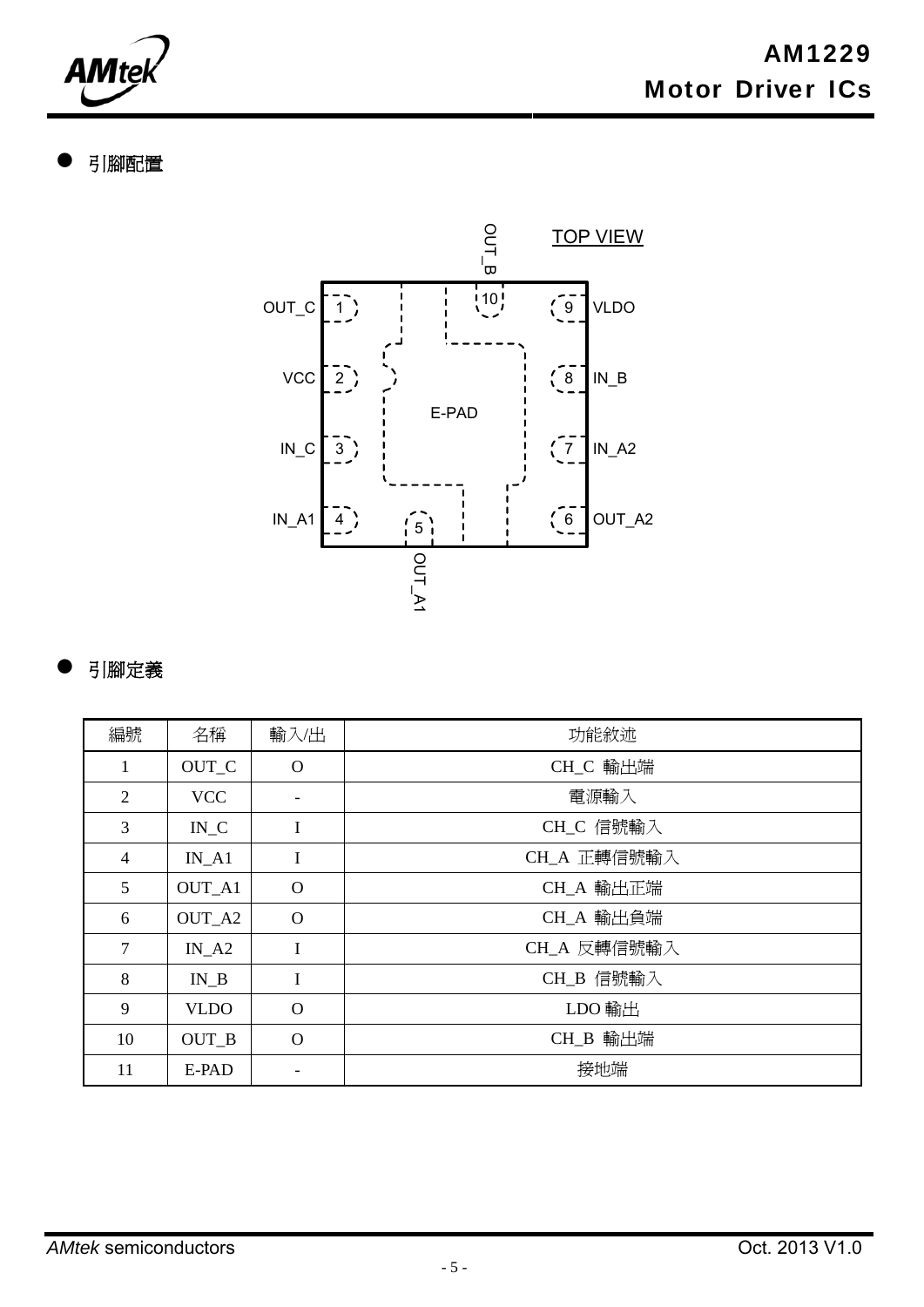**AMtek** 

#### 應用電路



#### 應用電路說明

- 1. 應用電路上的七個電容,在此做個說明 :
	- $C1$ ,  $C2$ :  $V_{CC}$ 輸入端電容。
		- 1) 吸收馬達向電源釋放的能量,穩定電源電壓,避免 IC 因突波電壓過高而被直接擊穿,且有濾波之功能。
		- 2) 在馬達啓動的瞬間,能釋放電流,幫助馬達迅速啓動。
		- 3) Vcc輸入端電容需依照Vcc的電壓穩定性及馬達負載電流大小去選擇電容,在一般應用下,需要10μF 的 電容,如果 VCC的電壓漣波較大或是馬達負載電流較大,則須選擇更大的電容值。
		- 4) 在 PCB 配置上 C1,C2 電容需盡量靠近 Vcc 。
	- C3 , C4 ,C5: 馬達兩端跨接電容。
		- 1) C3: 可減少馬達在啟動時的突波電壓,建議放置 0.1 μF 的電容。
		- 2) C4,C5: 可減少馬達在啟動時的突波電壓,建議放置 1 μF 的電容。
		- 3) 如果輸出的電壓漣波較大或是馬達負載電流較大,則須選擇更大的電容值。
		- 4) 在 PCB 配置上 C3,C4,C5 電容需盡量靠近馬達。
	- C6 , C7 : LDO 輸出端電容
		- 1) 可減少因 Vcc 端電壓變化和負載端負載變化所導致的 VLDO變化。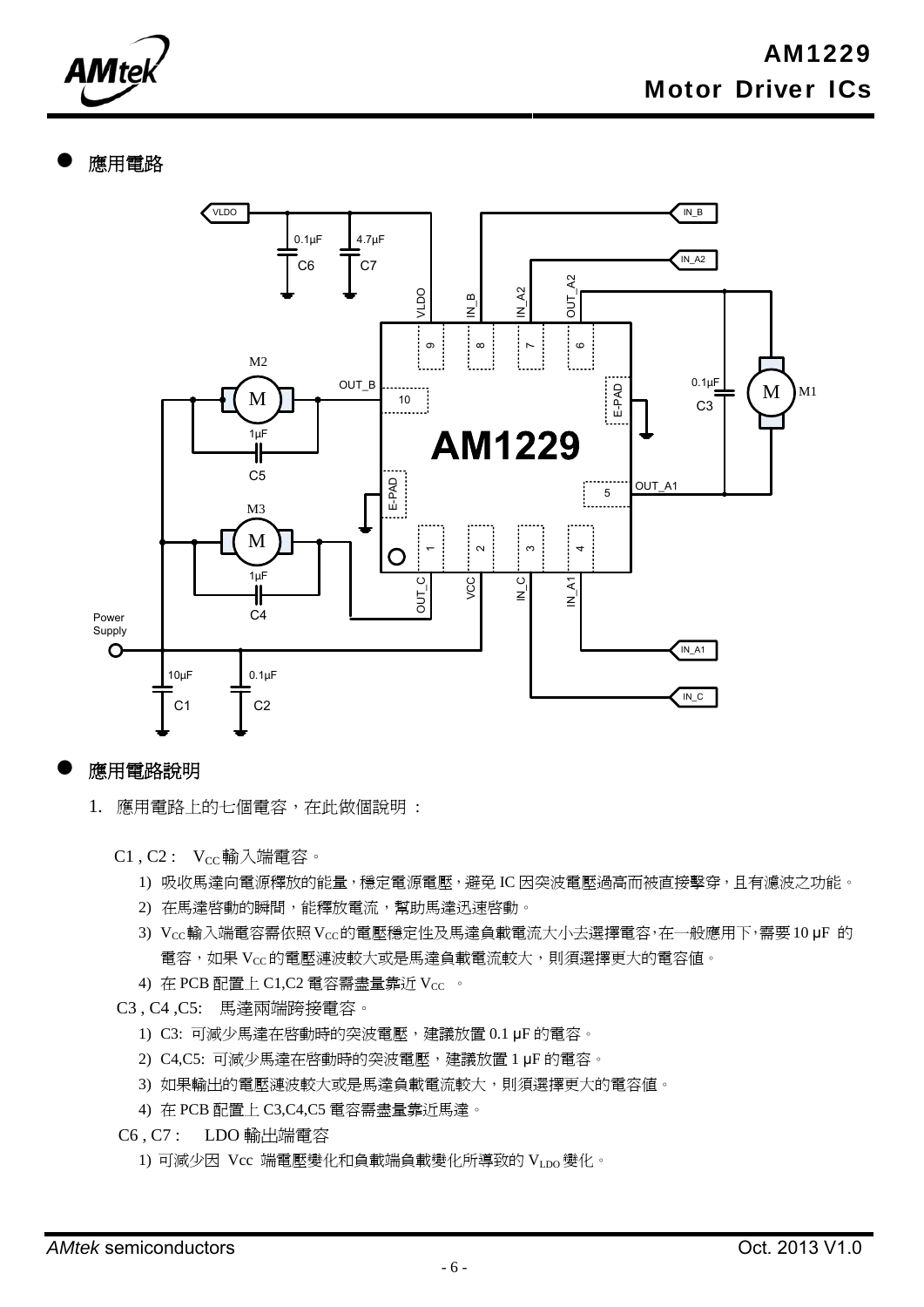

3. Layout 注意事項:



- (1) AM1229 IC 位置需靠近電池 ( GND line 1 越短越好, 以減少 IC 地端準位偏差)。
- (2) Block A 電容盡量靠近 AM1229 IC pin2(VCC),可減少電源變動和反電動勢造成的影響。
- (3) Block B 穩壓電容的地端直接拉回電池負端(GND line2), 靠近 LDO 端,減少 LDO 電壓的變動 量。
- (4) Block C 陀螺儀 / MCU 地線(GND line 3) 需先回到 AM1229 地端,再回到電池負端(GND line 1), 確保參考準位相同。
- 4. PCB 設計 :
	- (1) 引腳墊設計:
		- a) NSMDC(Non-Solder Mask Defined) :

錫墊尺寸由佈銅尺寸決定,而 Solder Mask 開口(Opening)須大於佈銅尺寸,每邊應大於 0.075mm (如下圖)。



- b) 引腳墊之尺寸:
	- ▶ 長度:為了能得到較好的爬錫量, 建議在 QFN 膠體外端多 0.2mm,於內端多 0.05mm(如 下圖.1)。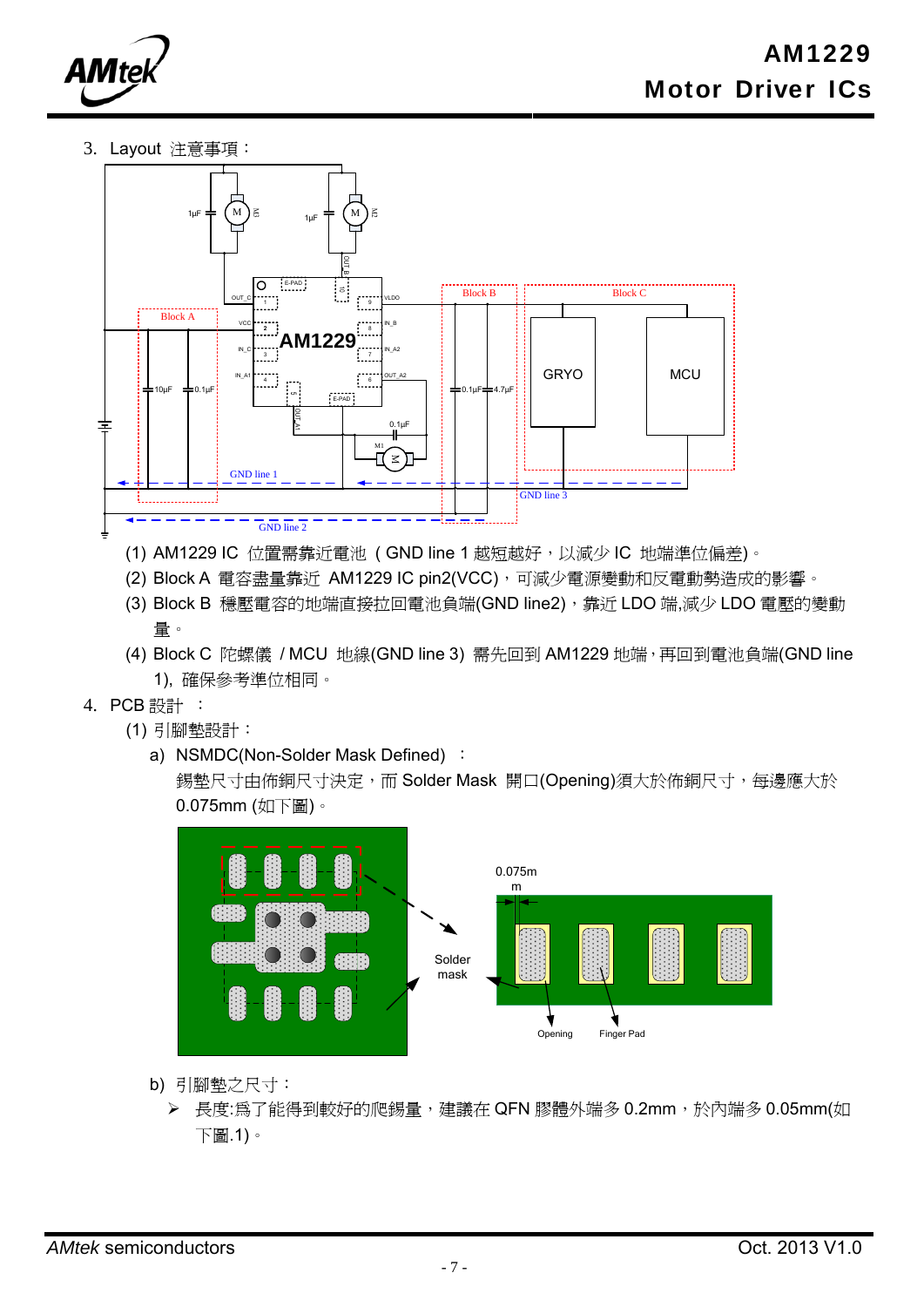



 圖.1 長度 圖.2 寬度 寬度:建議寬度可等於引腳寬度或大於 0.05mm(每邊 0.025mm) (如上圖.2)

- (2) 散熱墊設計:
	- a) SMD(Solder Mask Defined) :

錫墊尺寸由綠漆開口(Opening)尺寸來決定,其中佈銅尺寸大於開口,建議用在散熱墊上, 其中佈銅尺寸每邊至少大於開口 0.075mm(如下圖), 而開口大小與 IC 外露墊相同即可。



b) 導熱孔設計:

導熱孔數量越多,孔徑越大則導熱效果越好,為考慮孔徑太大,易發生悍錫突出會造成 QFN 之站立高度(Stand-off)太低,而影響悍錫接點之強度及信賴度,故建議導熱孔之尺寸為 0.34mm.(如下圖)



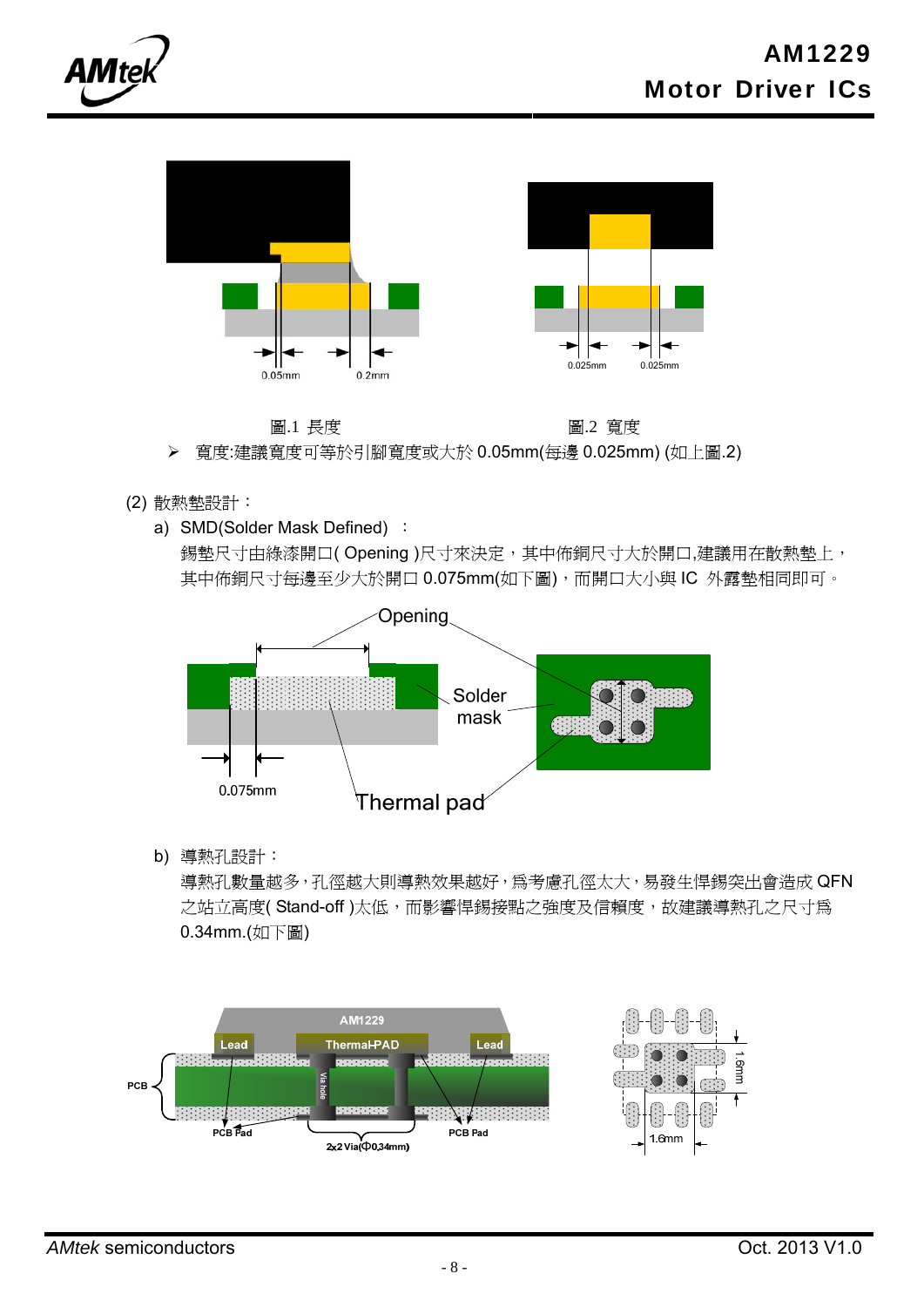**AMtek** 

#### 輸入邏輯說明

## **CH\_A** 功能真值表

| $IN_A1$ | $IN_A2$ | <b>OUT_A1</b> | OUT_A2 | 模式    |
|---------|---------|---------------|--------|-------|
|         |         |               |        | 停止    |
|         | Н       |               |        | 反轉    |
|         |         | п             |        | 正轉    |
|         |         |               |        | 停止/煞車 |

#### **CH\_B/CH\_C** 功能真值表

| P/IN<br>$\sim$<br>$\mathbf{IN}_{\perp}$ | OUT_B/OUT_C | 模式       |
|-----------------------------------------|-------------|----------|
|                                         |             | 停止<br>יי |
|                                         |             | 啓動       |

※當 **IN\_A1 = IN\_A2 = IN\_B = IN\_C = L** 時, 則進入待機模式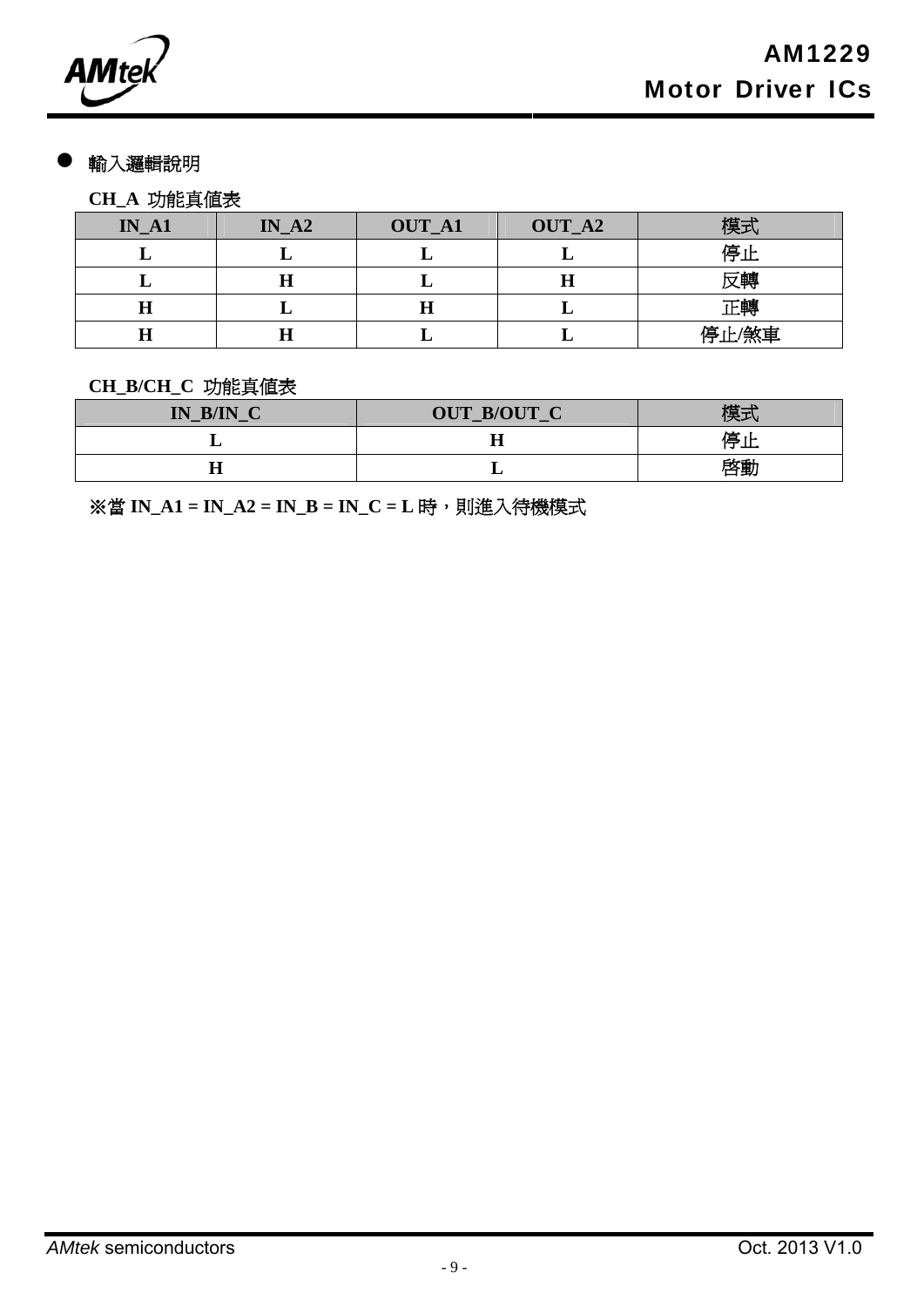**AMt** 

## 時間參數

| 時間參數            | 符號                | 典型値 | 單位 | 條件                                                            |
|-----------------|-------------------|-----|----|---------------------------------------------------------------|
| CH_A 輸出上升時間     | $T_r$             | 110 | ns |                                                               |
| CH_A 輸出下降時間     | $T_f$             | 30  | ns |                                                               |
| CH_B/C 輸出上升時間   | $T_r$             | 25  | ns |                                                               |
| CH_B/C 輸出下降時間   | $T_f$             | 130 | ns | $T_A = 25$ ° C, $V_{CC} = 5 V$ ,                              |
| CH_A 輸出上升延遲時間   | $T_{\rm rd}$      | 460 | ns | $f_{\text{PWM}}=10 \text{ kHz}$ , $R_{\text{load}}=20 \Omega$ |
| CH_A 輸出下降延遲時間   | $T_{\rm fd}$      | 370 | ns |                                                               |
| CH_B/C 輸出上升延遲時間 | $T_{\rm rd}$      | 210 | ns |                                                               |
| CH_B/C 輸出下降延遲時間 | $T_{\mathrm{fd}}$ | 80  | ns |                                                               |



1) Tr : 輸出電壓值從 10% 上升至 90%的時間差。

- 2) Tf : 輸出電壓值從 90% 下降至 10%的時間差。
- 3) Trd : 輸入訊號開始上升起,到輸出電壓開始上升的時間差。.
- 4) Tfd : 輸入訊號開始下降起,到輸出電壓開始下降的時間差。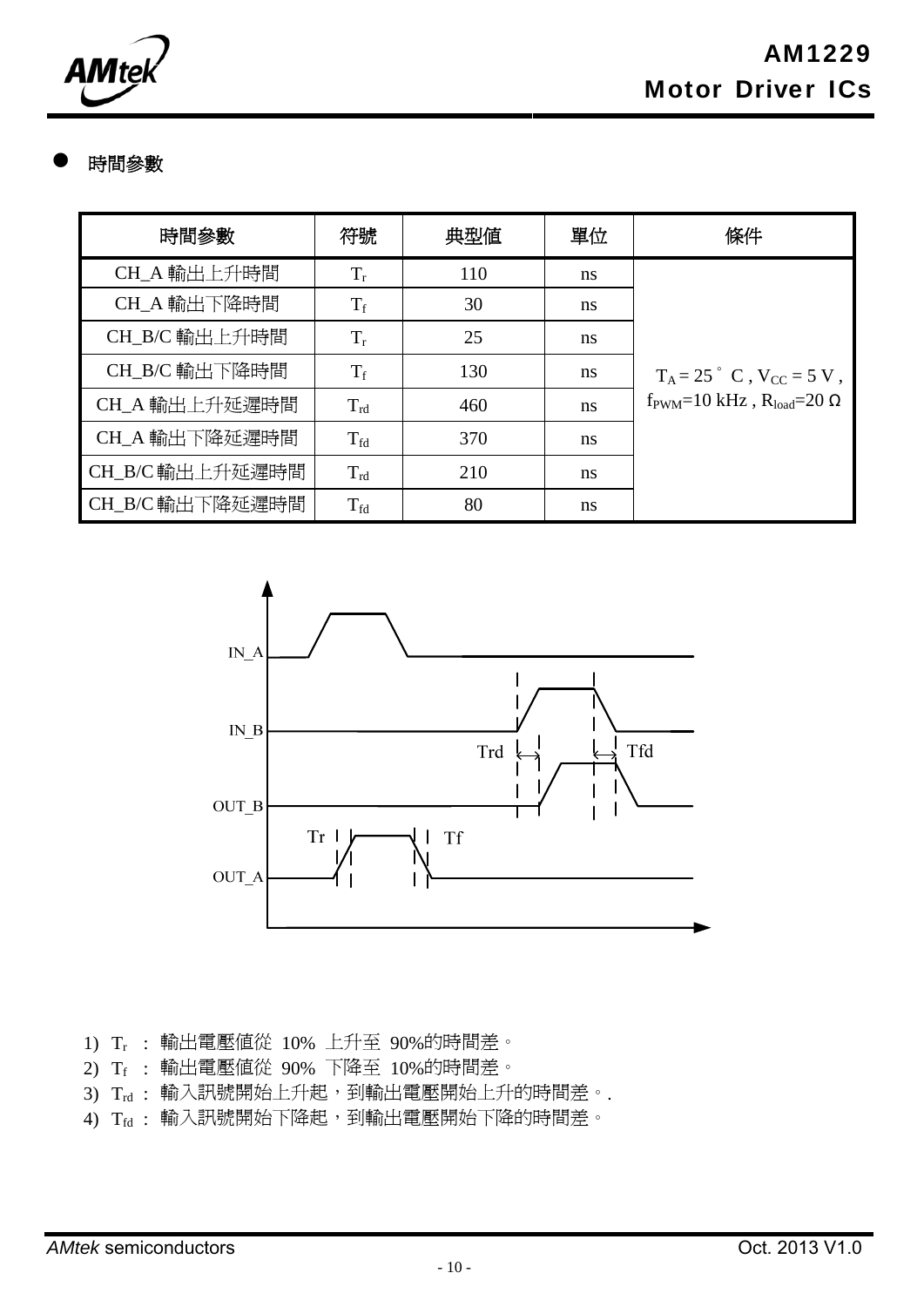**AMte** 

#### 工作模式說明

- 1) H-Bridge 基本工作模式
	- a) 正轉模式 正轉模式定義:IN\_A1=H,IN\_A2=L,此時 OUT\_A1=H,OUT\_A2=L
	- b) 反轉模式 反轉模式定義:IN\_A1=L,IN\_A2=H,此時 OUT\_A1=L,OUT\_A2=H
	- c) 停止/煞車模式

停止/煞車模式定義: IN\_A1=IN\_A2=L or H, 此時 OUT\_A1=OUT\_A2=L



- 2) CH\_B/C 基本工作模式
	- a) 停止模式 停止模式定義: IN\_B/C = L, 此時 OUT\_B/C = H
	- b) 啓動模式 啓動模式定義: IN\_B/C = H, 此時 OUT\_B/C = L



(1) 停止模式 (2) 啟動模式

#### 保護機制說明

1) 過熱保護電路

使用此 IC 時,當 IC 溫度超過 150°C(典型值),此時內置設計的 IC 過熱保護電路會強制關閉所有的 驅動 MOS 輸出,確保客戶產品的安全。當 IC 溫度降至 125° C(典型值)時, IC 即會迅速自動回復且 開始正常運作。

2) 過電流保護電路

當 IC 的 CH\_B/C 流過太大的電流, 此時內置設計的 IC 過電流保護電路會偵測此電流值,當此電流 達到 4.5 A(典型值)時,會將 IC 的 CH\_B/C 強制關閉,避免 IC 內部晶體與線路的損毀,確保 IC 能再 次正常工作。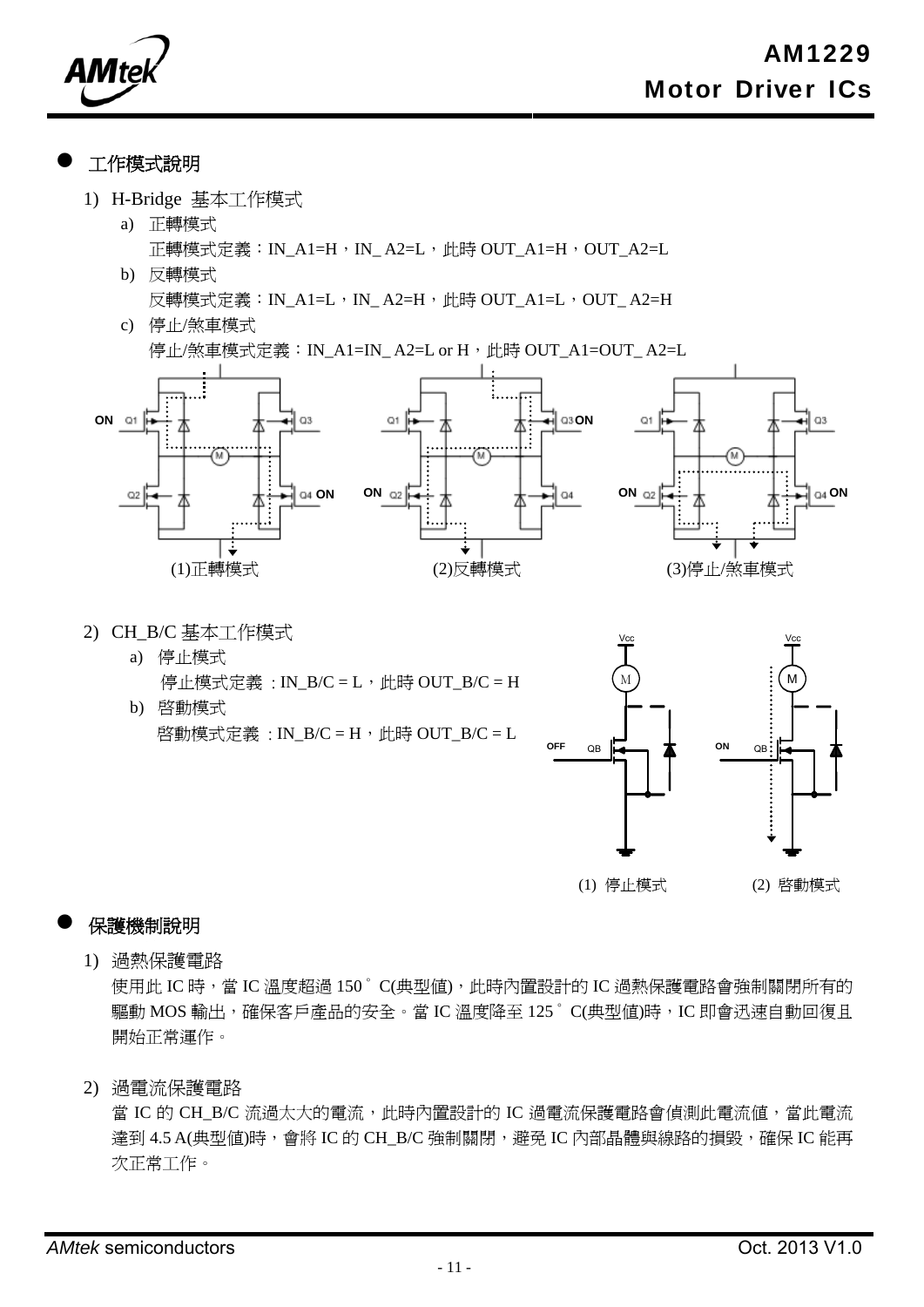

包裝概述**--- QFN-3X3** 單位 **: mm** 



| <b>SYMBOL</b>  |                 | <b>MILLIMETERS</b> | <b>INCHES</b>    |           |  |
|----------------|-----------------|--------------------|------------------|-----------|--|
|                | Min.<br>Max.    |                    | Min.             | Max.      |  |
| A              | ۰               | 0.50               | ۰                | 0.020     |  |
| $\mathbf{A1}$  | $\blacksquare$  | 0.05               | $\blacksquare$   | 0.002     |  |
| A <sub>2</sub> | $\blacksquare$  | 0.30               | $\blacksquare$   | 0.012     |  |
| A3             | <b>0.15 REF</b> |                    | <b>0.006 REF</b> |           |  |
| b              | 0.25            | 0.35               | 0.010            | 0.014     |  |
| D/E            |                 | 3.00 BSC           |                  | 0.118 BSC |  |
| $\mathbf{D}2$  | 1.55            | 1.65               | 0.061            | 0.065     |  |
| E2             | 1.55            | 1.65               | 0.061            | 0.065     |  |
| L              | 0.25            | 0.35               | 0.010            | 0.014     |  |
| e              | <b>0.8 BSC</b>  |                    |                  | 0.031 BSC |  |